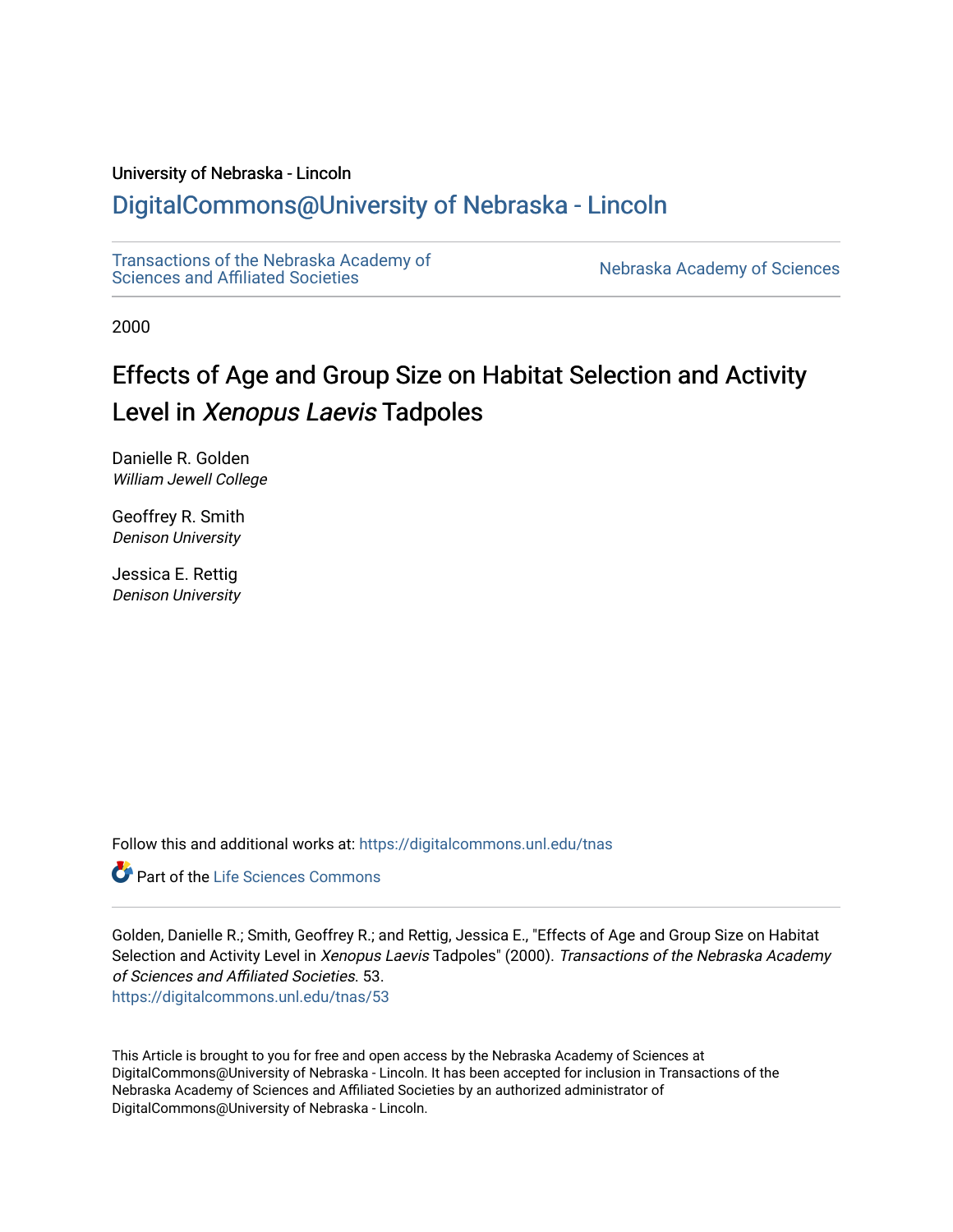#### EFFECTS OF AGE AND GROUP SIZE ON HABITAT SELECTION AND

### ACTIVITY LEVEL IN *XENOPUS LAEVIS* TADPOLES

Danielle R. Golden, Geoffrey R. Smith<sup>1,2</sup>, and Jessica E. Rettig<sup>1</sup>

Department of Biology William Jewell College 500 College Hill Liberty, Missouri 64068

Ipresent address: Department of Biology, Denison University, Granville, Ohio 43023 2Author for correspondence

#### *ABSTRACT*

We experimentally examined the effects of age and group size on habitat selection and activity level in *Xenopus laevis*  tadpoles. Tadpoles were introduced into an experimental arena at two ages (early and late) and at three group sizes (one, two, and six tadpoles). Group size did not affect habitat selection or activity level. Late tadpoles were more active and used the bottom of the arena more than early tadpoles. Our results suggest that an intrinsic cue (age) is important in determining the behavior of these tadpoles.

t t t

In amphibian larvae, habitat selection and activity level may be altered in the presence of particular cues or environments. For example, in some amphibian larvae, activity level is influenced by chemical cues emitted by both the predator and the prey item (Bridges and Gutzke 1997, Kiesecker et al. 1996, Petranka et al. 1987). A tadpole's activity level can also depend on food levels or the presence or absence of a predator (Anholt and Werner 1995). Such responses may result in the formation of aggregates of tadpoles (Watt et al. 1997). Habitat selection behavior in amphibian larvae is also affected by environmental cues. Previous studies have demonstrated that tadpoles select habitats in response to oxygen concentration, population density, water temperature, water depth, vegetation density, predators, time of day, and substrate type or pattern (Johnson 1991, Kiesecker and Blaustein 1998, Nie et al. 1999, Noland and Ultsch 1981, Peterson et al. 1992, Schley et al. 1998, Waringer-Löschenkohl 1988).

Age or developmental stage affects habitat selection in some amphibian larvae. In some cases habitat preference or use changes with ontogeny or size (Alford 1986, Alford and Crump 1982, Smith 1999; Werner

1992). In *Xenopus laevis,* tadpoles change substrate color preference, preferring white early and black late in development (Moriya et al. 1996). In another case, *Rana pipiens* tadpoles develop a strong tendency to favor a white background, regardless of the background On which they were reared (Dunlap and Satterfield 1982). Background preference is established by experience early in development of *Rana aurora* tadpoles and persists in isolation from the background (Wiens 1970). Less is known about the effect of age on activity level; however, swimming ability appears to be affected by age or size (Brown and Taylor 1995, Jung and Jagoe 1995, McCollum and Leimberger 1997), and so it would seem likely that activity levels may change with age as tadpole swimming ability changes.

Group size is another possible factor influencing habitat selection and activity levels in tadpoles. Previous studies have suggested that there is some variation between species in the response of tadpoles to the number of conspecifics. Some species increase activity or change habitat use, whereas other species show no change in behavior (Griffiths and Foster 1998; Lefcort 1998)

We describe the effects of group size and age on activity levels and habitat selection of tadpoles *ofXenopus laevis* in the laboratory. Since amphibian larvae often behave in such a way as to reduce the risk of predation (e.g., Anholt and Werner 1995, Kupferberg 1998, Lefcort 1998), we predicted that the X. *laevis*  tadpoles would alter their behavior in response to indirect cues of predation risk, in particular, an intrinsic cue, agel body size; and an extrinsic cue, group size. Predation risk of anuran larvae often decreases with size (e.g., Semlitsch 1990), thus we predicted that younger, smaller tadpoles would use habitats that could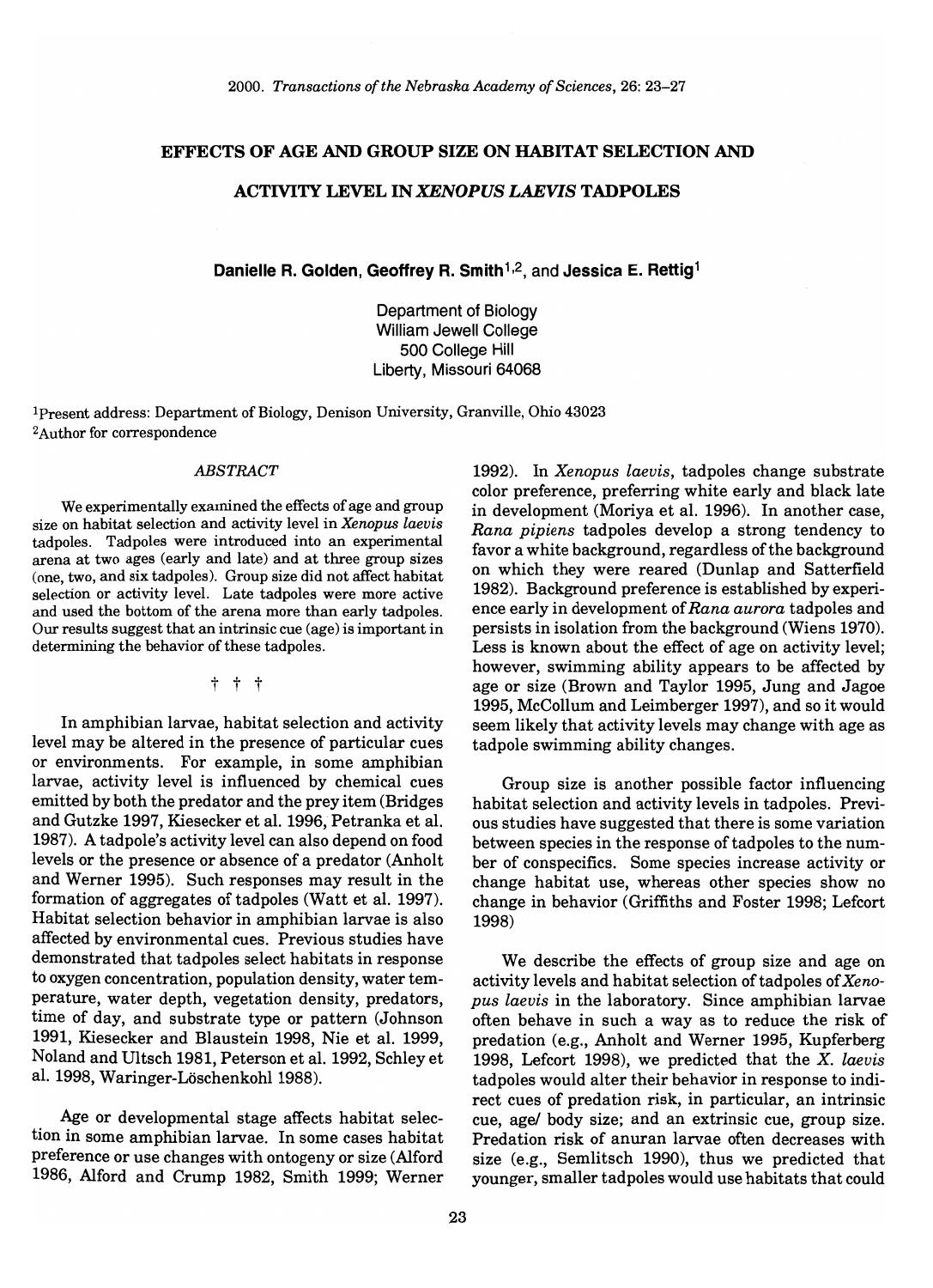#### 24 *D. R. Golden et al.*

be perceived as less risky (e.g., increased use of a vegetated habitat, decreased use of the open water column) and to lower activity, which tends to reduce predation risk (e.g., Kupferberg 1998, Skelly 1994). Group size may influence an individual's perception of predation risk, the larger the group the lower the individual's perceived risk (e.g., Watt et al. 1997). We therefore predicted that tadpoles alone or in small groups would use less risky habitats and have lower levels of activity compared to tadpoles in larger groups. We also expected that the effect of group size would decrease in older, larger tadpoles since the perception of risk would be lower, thus group size may not have any additional effect (i.e., we predicted a significant interaction term).

#### **MATERIALS AND METHODS**

*Xerwpus laevis* tadpoles are relatively unique among anuran larvae (see Wassersug 1996 for a review). Among their unique characteristics are their morphology (both in their feeding structures and in the anatomy of their spinal cord and associated muscles) (Wassersug *1996). Xenopus laevis* tadpoles are positively bouyant and are obligate air-breathers (Wassersug 1996). In addition, they often aggregate and tend to school in a fashion similar to fish, using a lateral line system to help hold school shape (Wassersug 1996). Unfortunately, very little is known about the biology of X. *laevis* tadpoles in the wild (e.g., natural predators).

*Xenopus laevis* eggs were obtained from the Carolina Biological Supply Company. Eggs were incubated at room temperature (19°C), and hatched after 10 d of incubation. Tadpoles were maintained under similar conditions in opaque plastic containers. Two to three days after hatching, we began to feed tadpoles crushed adult *Xenopus* food. Tadpoles were fed and containers cleaned daily.

Test arenas were 19-L aquaria with a shallow bed of pebbles covering the bottom, with larger rocks and artificial vegetation placed on opposite ends of the tank, leaving an open area in the center. The test arenas were filled half-full with filtered stream water. After each trial test arenas were emptied and refilled to eliminate any cues that may have been left by the previous tadpole(s).

The general testing procedure consisted of carefully placing the appropriate number of tadpoles into the test arena and then allowing 15 min for the tadpoles to acclimate to the arena. Following the acclimation period, the position and activity level for each tadpole were noted every minute for 15 min. Specific information collected included: 1) location in the tank  $(\text{bottom} = \text{ resting on the substrate, open} = \text{floating or})$ swimming in water column, against glass = resting against the side of the aquarium, but not resting on the substrate), 2) habitat (rock, neutral, vegetated), and 3) activity level (low = no movement, medium = some tail movement, high = actively swimming). Four replicates were performed for each tadpole density (one, two, or six).

The first set of trials occurred two weeks after hatching. Tadpoles in the first set of trials were stage 25 (Gosner 1960). The second set of trials occurred four weeks after the completion of the first set of trials (seven weeks post-hatching). Tadpoles in the second set of trials were stages 36-38 (Gosner 1960). Tadpoles in the second set of trials were substantially larger than those used in the first set of trials (on the order of 3 to 4 times larger). Tadpoles were not used in more than one set of experiments.

To analyze the data, we generated a mean proportion of tadpoles observed in each location, habitat, or at each activity level for a given trial by averaging the proportions from each individual minute's observation. Thus, for each trial we had a mean proportion for each location (bottom, open, against glass), habitat (rock, neutral, vegetated), and activity level (low, medium, high).

For each type of variable (location, habitat, and activity level), we ran a separate two-way ANOVA with age and group size as the independent variables for each type of observation. For example, to analyze the location data we did separate ANOVAs on bottom use, glass use, and open water use. Because of the multiple tests we use a corrected  $\alpha$ -value of 0.017. Prior to analysis we transformed all proportion data with an arcsin square-root transformation. All means are given  $\pm$  1 standard error (SE), and represent the untransformed proportion data.

#### **RESULTS**

Late tadpoles were more likely to be observed on the bottom than early tadpoles  $(0.450 \pm 0.074 \text{ vs. } 0.173)$  $\pm$  0.061, *N* = 12 in both cases;  $F_{1.18}$  = 14.04, *P* = 0.0015). However, the size of the group interacted with the age of the tadpoles to modify the general trend (Fig.  $1; F_{2,18}$ )  $= 7.10, P = 0.005$ . For lone tadpoles, early tadpoles spent more time on the bottom; however, for pairs and groups, late tadpoles spent more time on the bottom. Group size by itself did not significantly affect the use of the bottom of the test arena  $(F_{2,18} = 0.40, P = 0.68)$ . Age  $(F_{1,18} = 4.12, P = 0.057)$ , group size  $(F_{2,18} = 0.094, P)$  $= 0.91$ ), and the interaction between age and group size  $(F_{2,18} = 2.89, P = 0.076)$  were not significant influences on the use of glass by the tadpoles. Similarly, none of these factors significantly influenced tadpole use of the open water column (age: *F1,18* = 2.35, *P* = 0.14; group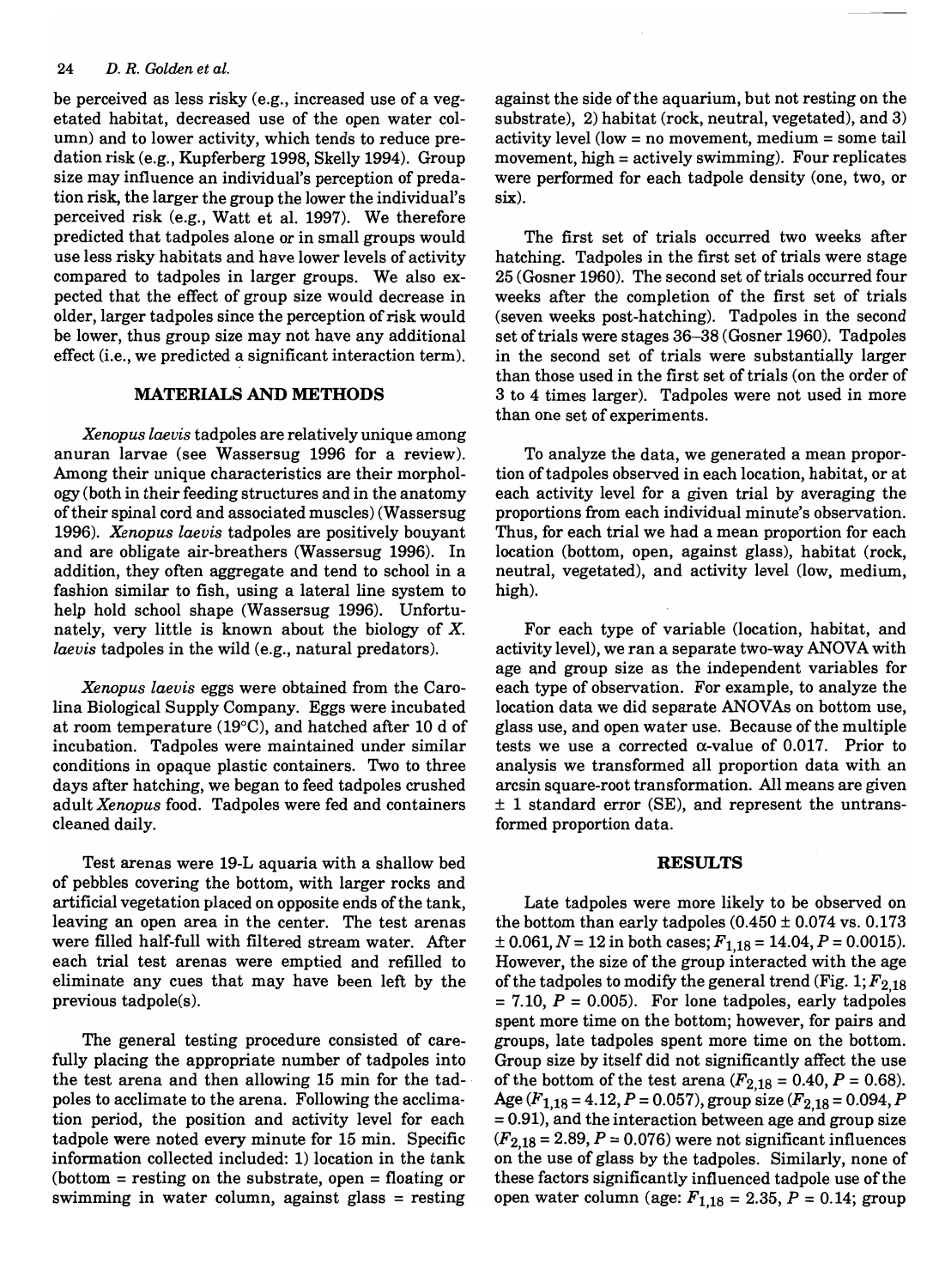

Figure 1. Mean  $(\pm 1 \text{ S.E.})$  proportion of time spent on the bottom of the test arena as influenced by age and group size of *Xenopus laevis* tadpoles. Values given are untransformed raw means.



Figure 2. Mean  $(\pm 1 \text{ S.E.})$  proportion of time spent at low activity levels as influenced by age and group size of *Xenopus laevis* tadpoles. Values given are untransformed raw means.

size:  $F_{2,18} = 3.29$ ,  $P = 0.060$ ; age  $\times$  group size:  $F_{2,18} =$  $2.48, P = 0.11$ .

Age  $(F_{1,18} = 3.14, P = 0.093)$ , group size  $(F_{2,18} =$  $3.05, P = 0.072$ , and the age by group size interaction  $(F_{2,18} = 1.50, P = 0.25)$  did not significantly influence tadpole use of the rock habitat. Group size did not affect the proportion of time tadpoles spent using the vegetated side of the test arena  $(F_{2,18} = 0.99, P = 0.39)$ . Age also did not affect tadpole use of the vegetated habitat ( $F_{1,18} = 1.52$ ,  $P = 0.23$ ). The age by group size interaction was also not significant ( $F_{2,18}$  = 0.64, P =

0.54). Similar results were found for tadpole use of the neutral habitat (age:  $F_{1,18} = 0.028$ ,  $P = 0.87$ ; group size:  $F_{2,18} = 0.60, P = 0.56$ ; age by group size:  $F_{2,18} = 0.027, P$  $= 0.97$ ).

Overall, early tadpoles were more likely to be observed at low activity levels than late tadpoles  $(0.592 \pm 1)$ 0.083 vs.  $0.329 \pm 0.058$ ,  $N = 12$  in both cases;  $F_{1,18} =$ 7.44,  $P = 0.014$ ). Lone early tadpoles and early tadpoles in groups spent more time at low activity levels than lone and group late tadpoles, respectively, whereas late tadpoles in pairs spent more time at low activity levels than early tadpoles in pairs (Fig. 2; interaction:  $F_{2,18} =$ 5.36,  $P = 0.015$ . Group size had no significant influence on the proportion of tadpoles observed at low activity levels  $(F_{2,18} = 1.98, P = 0.17)$ . Age  $(F_{1,18} = 0.27,$  $P = 0.61$ , group size ( $F_{2,18} = 1.03$ ,  $P = 0.38$ ), and the age by group size interaction  $(F_{2,18} = 1.14, P = 0.34)$  did not significantly affect the proportion of time spent at medium activity level. Older tadpoles were more often seen at high activity levels than young tadpoles (0.444  $\pm$  0.070 vs. 0.126  $\pm$  0.034, *N* = 12 in both cases;  $F_{1,18}$  = 19.2,  $P = 0.0004$ . The proportion of time tadpoles spent at high activity level was not affected by group size  $(F_{2,18} = 1.22, P = 0.32)$ . The interaction between age and' group size for high activity was not significant  $(F_{2,18} = 2.75, P = 0.091).$ 

#### **DISCUSSION**

*Xenopus laevis* tadpoles showed no change in habitat selection or activity level with changes in group size. Other experiments have shown tadpoles alter behavioral patterns in the presence of conspecifics, often increasing activity levels or the use of open habitats (Griffiths and Foster 1998, Lefcort 1998, Rödel and Linsenmair 1997). However, still other species show no effect of group size on behavior of tadpoles (Griffiths and Foster 1998). Further investigations into why such differences exist between taxa in the response to the presence of conspecifics would be very informative.

Changes in behavior did occur as a function of age. Early X. *laevis* tadpoles were less active and used the glass more than the bottom, whereas older tadpoles were more active and used the bottom more than the glass. *Xenopus laevis* tadpoles are positively buoyant (Wassersug 1996) and thus may be able to use the water column even though they may not be strong swimmers. Also, large tadpoles may attain a size where they are no longer able to be eaten by a gape-limited predator (see Caldwell et al. 1980, Semlitsch 1990); thus larger tadpoles may perceive lower predation risk and use riskier, more rewarding habitats or behaviors. Alternatively, a tadpole's developmental stage or size may influence its swimming ability (e.g., Brown and Taylor 1995, Jung and Jagoe 1995, McCollum and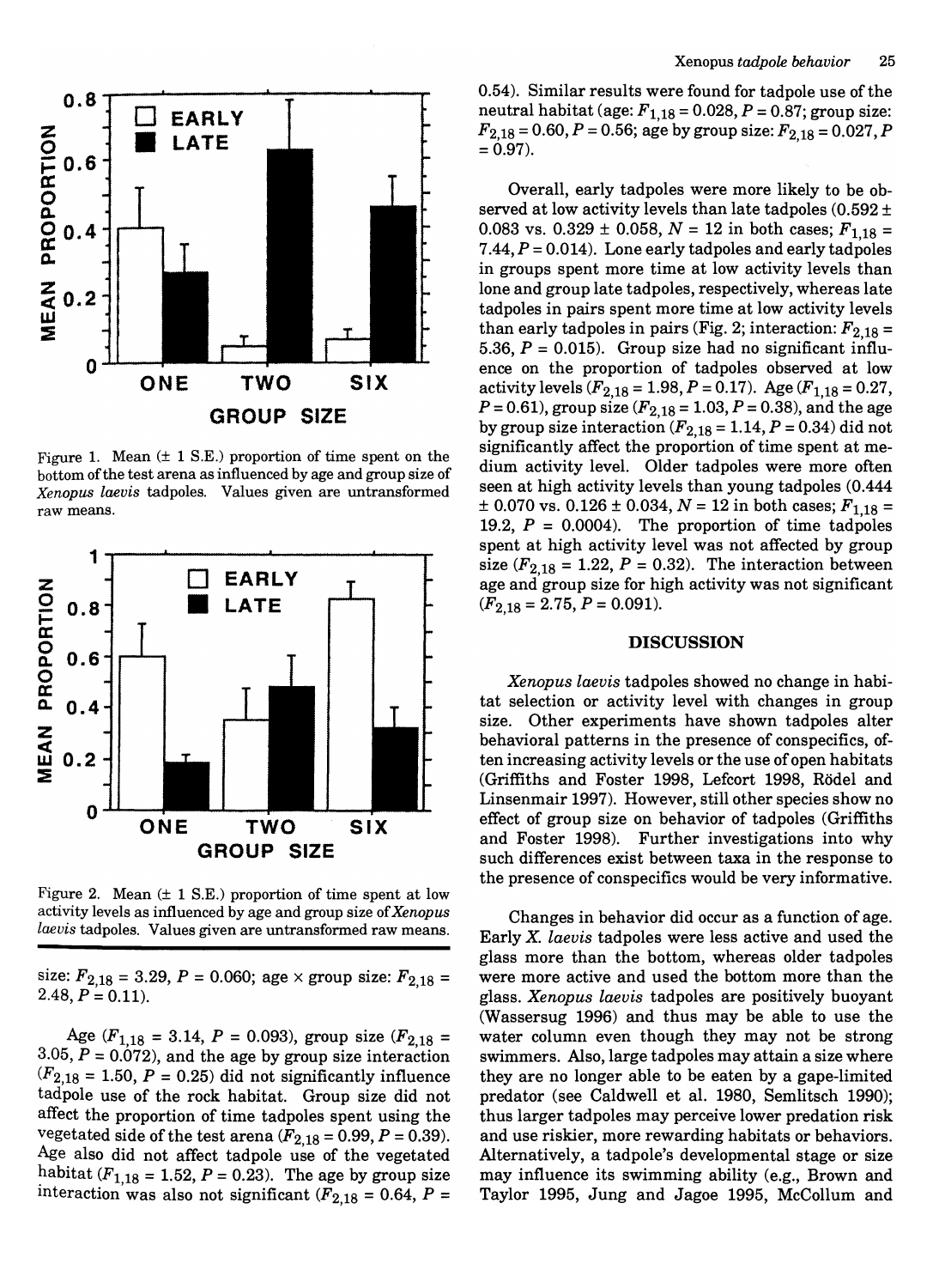#### *26 D. R. Golden et al.*

Leimberger 1997). Indeed, the early tadpoles had just become free swimming tadpoles and may avoid, or not be able to exploit as well, habitats requiring active swimming such as the open water column.

Amphibian larval behavior is determined, in part, by the interaction of intrinsic factors (e.g., age or developmental stage) and extrinsic factors (e.g., group size, predation pressure). Our study suggests that age, an intrinsic factor, may play an important role in determining the behavior of larval X. *laevis.* Age may also interact with the number of conspecifics, and extrinsic factor, to determine a tadpole's behavior. Our study also suggests that the evaluation of additional potential influences on amphibian larval behavior are warranted, as are studies assessing the effects of the interactions of multiple cues, both intrinsic and extrinsic, on tadpole behavior. Additional studies on the flexibility of tadpole responses to extrinsic and intrinsic cues would also be very enlightening.

### **ACKNOWLEDGMENTS**

This paper constitutes a portion of the requirements for the senior author's Senior Thesis. The comments of D. Hews helped with the data analysis and interpretation, and the comments of an anonymous reviewer helped with the manuscript.

## **LITERATURE CITED**

- Alford, R. A. 1986. Habitat use and positional behavior of anuran larvae in a northern Florida temporary pond. *Copeia* 1986: 408-423.
- --, and M. L. Crump. 1982. Habitat partitioning among size classes oflarval southern leopard frogs, *Rana utricularia. Copeia* 1982: 367-373.
- Anholt, B. R, and E. E. Werner. 1995. Interaction between food availability and predation mortality mediated by adaptive behavior. *Ecology* 76: 2230- 2234.
- Bridges, C. M., and W. H. N. Gutzke. 1997. Effects of environmental history, sibship, and age on predator-avoidance responses of tadpoles. *Canadian Journal of Zoology* 75: 87-93.
- Brown, R. M., and D. H. Taylor. 1995. Compensatory escape mode trade-offs between swimming performance and maneuvering behavior through larval ontogeny of the wood frog, *Rana sylvatica. Copeia*  1995: 1-7.
- Caldwell, J. P., J. H. Thorp, and T. O. Jervey. 1980. Predator-prey relationships among larval dragonflies, salamanders, and frogs. *Oecologia* 46: 285- 289.
- Dunlap, D. G., and C. K Satterfield. 1982. Habitat selection in larval anurans: early experience and substrate pattern selection in *Rana pipiens. Devel-*

*opmental Psychobiology* 18: 37-58.

- Gosner, K L. 1960. A simplified table for staging anu· ran embryos and larvae with notes on identifica· tion. *Herpetologica* 16: 183-190.
- Griffiths, R. A., and J. P. Foster. 1998. The effect of social interactions on tadpole activity and growth in the British anuran amphibians *(Bufo bufo, B. calamita,* and *Rana temporaria). Journal of Zoology* 245: 431-437.
- Johnson, L. M. 1991. Growth and development of larval northern cricket frogs *(Acris crepitans)* in relation to phytoplankton abundance. *Freshwater Biology*  25: 51-59.
- Jung, R. E., and C. H. Jagoe. 1995. Effects of low pH and aluminum on body size, swimming performance, and susceptibility to predation of green tree frog *(Hyla cinerea)* tadpoles. Canadian Journal of Zoology 73: 2171-2183.
- Kiesecker, J. M., and A. R. Blaustein. 1998. Effects of introduced bullfrogs and smallmouth bass on microhabitat use, growth, and survivorship of native red-legged frogs *(Rana aurora). Conservation Biology* 12: 776-787.
- -, D. P. Chivers, A. R. Blaustein. 1996. The use of chemical cues in predator recognition by western toad tadpoles. *Animal Behaviour* 52: 1237-1245.
- Kupferberg, S. J. 1998. Predator mediated patch use by tadpoles *(Hyla regilla):* risk balancing or consequence of motionlessness? *Journal of Herpetology*  32: 84-92.
- Lefcort, H. 1998. Chemically mediated fright response in southern toad *(Bufo terrestris)* tadpoles. *Copeia*  1998: 445-450.
- McCollum, S. A., and J. D. Leimberger. 1997. Predatorinduced morphological changes in an amphibian: predation by dragonflies affects tadpole color, shape, and growth rate. *Oecologia* 109: 615-621.
- Moriya, T., K Kito, Y. Miyashita, and K Asami. 1996. Preference for background color of the *Xenopus laevis* tadpole. *Journal of Experimental Zoology 276:*  335-344.
- Nie, M., J. D. Crim, and G. R. Ultsch. 1999. Dissolved oxygen, temperature, and habitat selection by bullfrog *(Rana catesbeiana)* tadpoles. *Copeia* 1999: 153- 162.
- Noland, R., and G. R. Ultsch. 1981. The roles of temperature and dissolved oxygen in microhabitat selection by the tadpole of a frog *(Rana pipiens)* and a toad *(Bufo terrestris). Copeia* 1981: 645-652.
- Peterson, A. G., C. M. Bull, L. M. Wheeler. 1992. Habitat choice and predator avoidance in tadpoles. *Journal of Herpetology* 26: 142-146.
- Petranka, J. W., L. B. Kats, and A. Sih. 1987. Predatorprey interactions among fish and larval amphibians: use of chemical cues to detect predatory fish. *Animal Behaviour* 35: 420-425.
- Rödel, M.-O. and K. E. Linsenmair. 1997. Predator-